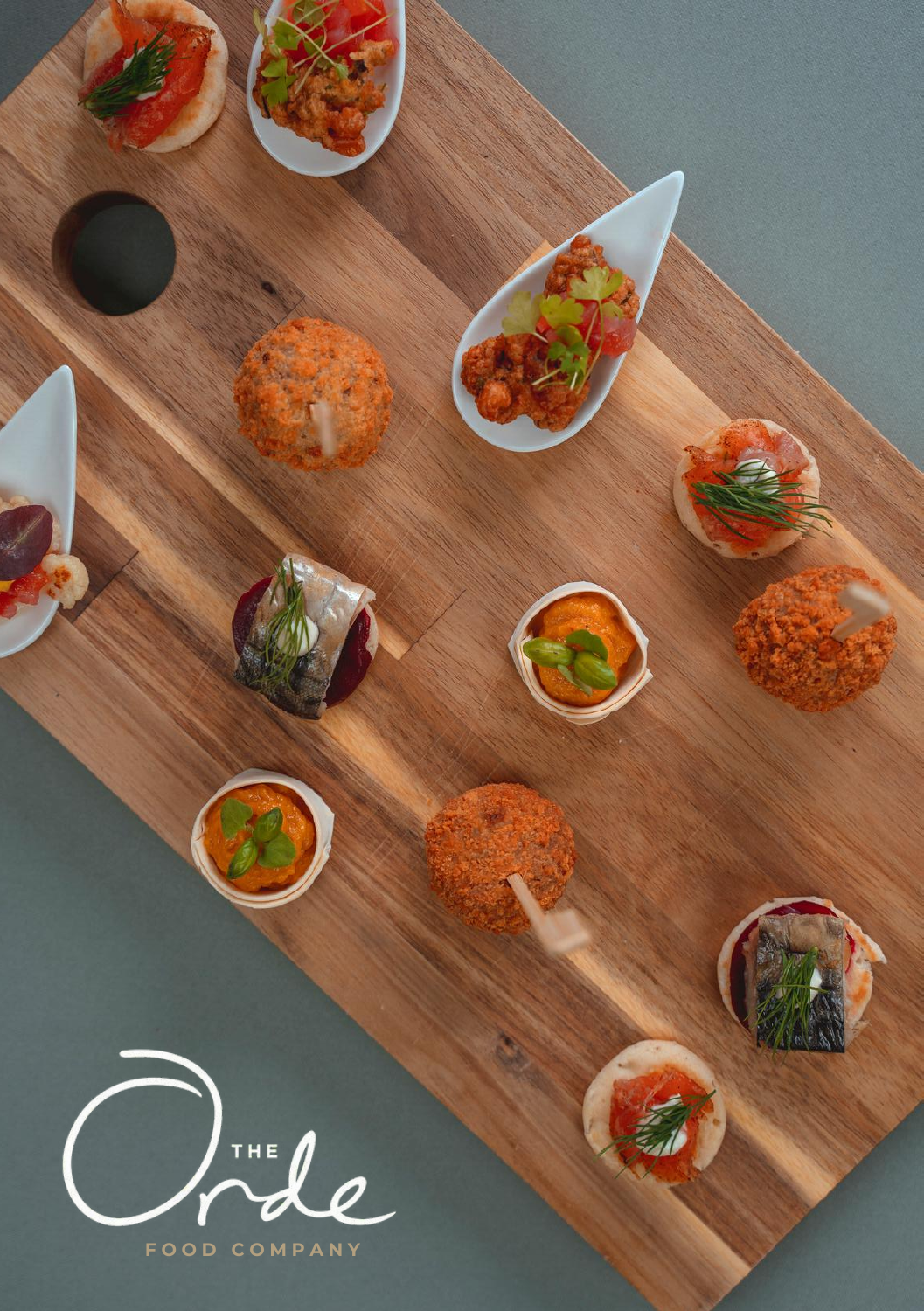

# **About The Orde Food Company**

At The Orde Food Company we have built up an enviable reputation for innovation, reliability and exceptional quality in catering and event management. Set up in 1979 by Gill Orde, the company is now run by her sons Justin (Managing Director) and Christian (Operations Director). We pride ourselves on delivering a bespoke service which embraces the true spirit of party planning and catering, allowing you to revel in luxury and enjoy all the fun of the party with the assurance of faultless service.

## **Our Food**

Our menus are developed by our award-winning team of chefs to reflect ongoing trends and availability of quality seasonal produce, as we passionately believe in sourcing our ingredients as locally and ethically as possible.

We have been recognised by a host of industry and national awards for our commitment to catering excellence. We are the Herald Rural Family Business of the Year 2014, CIS Excellence Independent Event Caterer 2016, Best Independent Contract Caterer - Hospitality Awards 2012, Best Caterer Finalist - Scottish Event Awards 2015 and 2016 and Vows Awards finalists 2017.

# **Sustainability**

We hold locally sourced and sustainable ingredients in high regard. All of our produce is grown or reared in the heart of the Borderlands which allows us to have a lower carbon footprint and support the local community.

We are always researching ways to develop our sustainability programme and have introduced measures such as using bamboo disposable crockery and cutlery where needed.

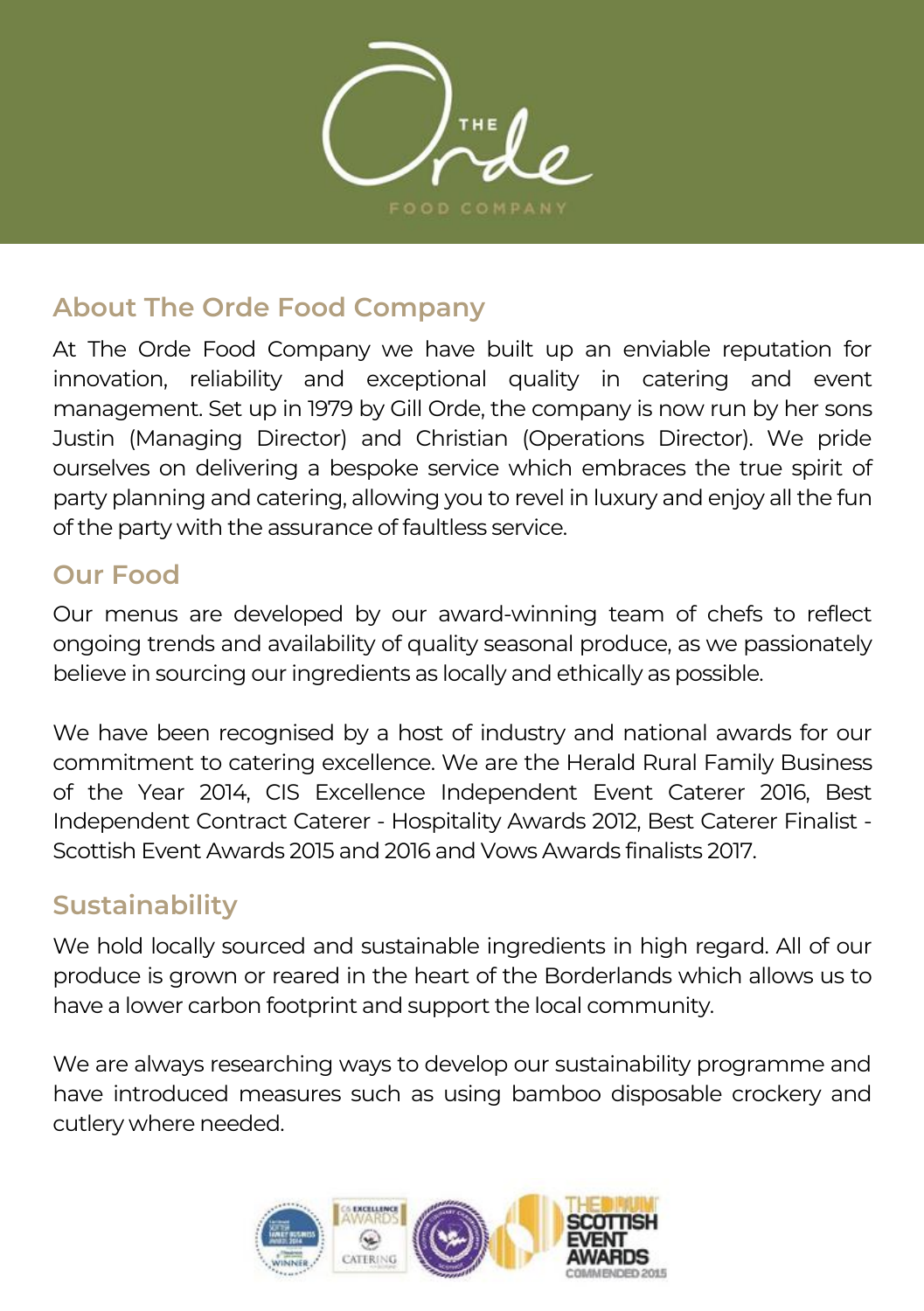

# **Arrival and Refreshment Breaks**

## **Arrival or 1 Refreshment Break**

Tea, filter coffee and tap water served with shortbread

£3.30 per person

# **Arrival or 1 Refreshment Break**

The humble bacon or sausage roll with red or brown sauce Freshly brewed coffee and tea selection

### £6.50 per person

# **Arrival and 1 Refreshment Break or 2 Refreshment Breaks**

Tea, filter coffee and tap water served with fresh fruit basket and tray bake selection

### £11.00 per person

# **Arrival and 2 Refreshment Breaks**

Tea, filter coffee, tap water and fruit juices served with bacon roll or veggie haggis roll Tea, filter coffee, tap water and fruit juices served with fresh fruit basket and tray bake selection

### £17.50 per person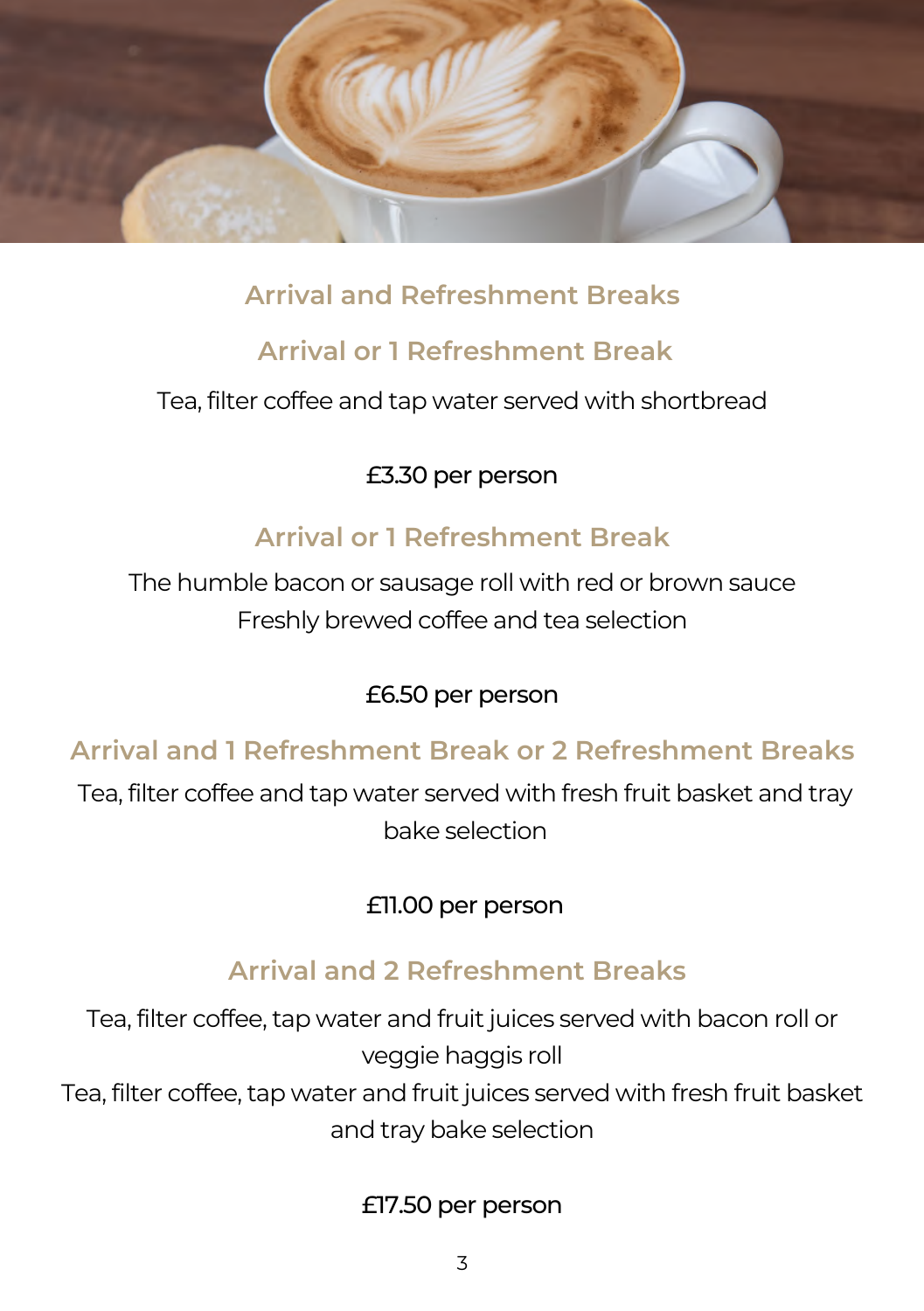

### **Afternoon Tea**

## **Selection of Finger Sandwiches**

Ham & mustard Smoked salmon Cream cheese & cucumber Egg & cress

### **Sweet treats**

Scone with clotted cream, homemade preserve Macarons and homemade shortbread

#### Selection of 3:

Raspberry or pistachio eclair Chocolate brownie **Meringue** Lemmon Drizzle Cake Victoria Sponge

### **Freshly Brewed Coffee & Tea Selection**

#### £18.00 per person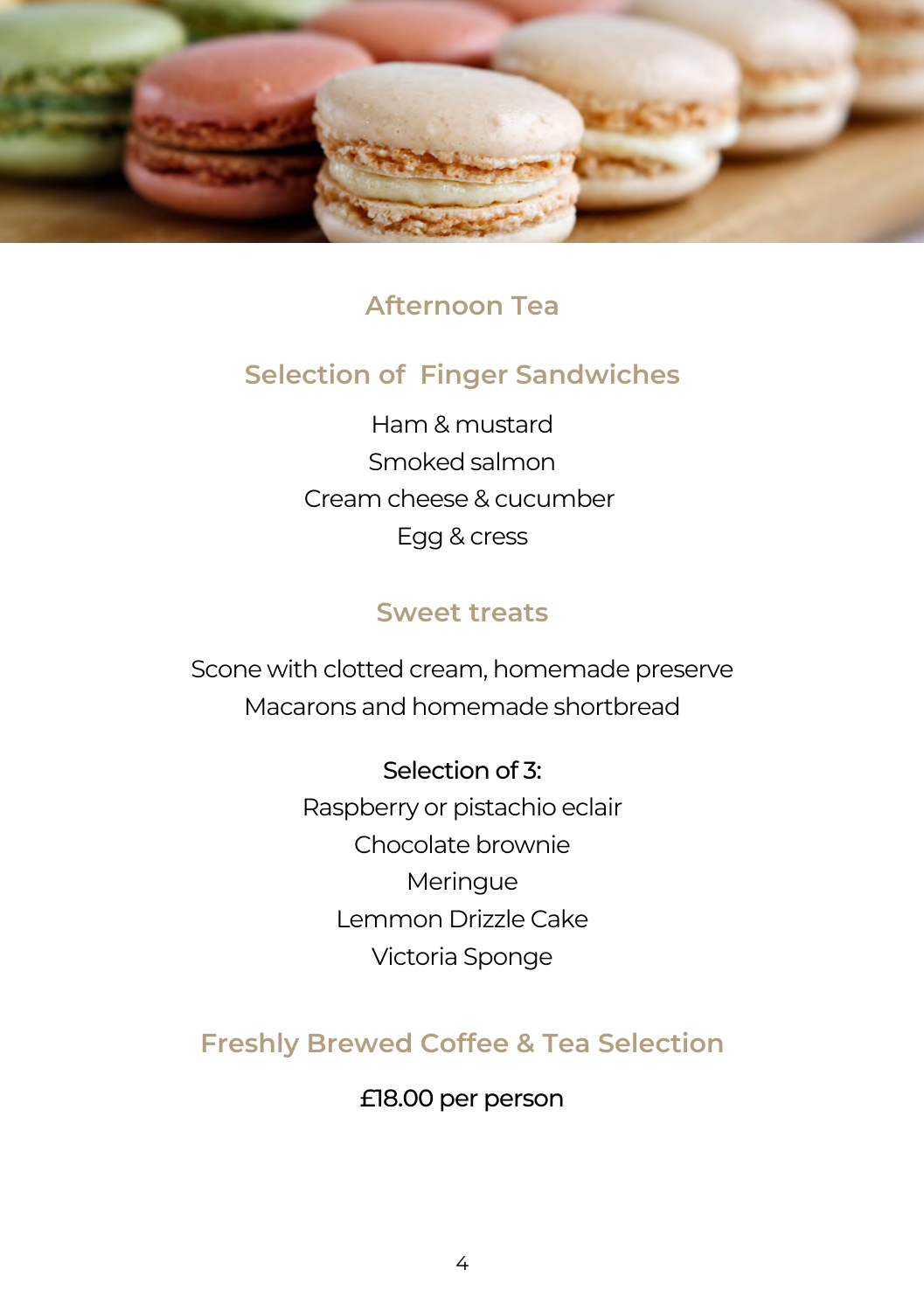

## **Set Canapé Menu**

# **Spring**

Pea tartlet with feta cheese & mint (V) Cherry tomato with house pesto and basil (VG/GF) Smoked salmon parfait, pickled cucumber, dill, sourdough croute Chicken liver parfait, house chutney, smoked bacon, crostini

## **Summer**

Watermelon, heirloom tomato fresh basil and basil vinaigrette (VG/GF) King prawn, mange tout, coconut, coriander (GF) Buratta, lemon zest, lemon oil, thyme and cracked black pepper crostini (V) Sweet onion sausage roll, black onion seeds

## **Autumn**

Parmesan sable, fennel cream, roasted sweetcorn, fennel tops (V) Pumpkin & ricotta tartlet with spiced honey (V) Belhaven smoked salmon, sour cream, fresh horseradish, dill blini Haggis bonbon & turnip purée

# **Winter**

Charred cauliflower, spiced yoghurt, mint chutney (V/GF) Aubergine & pine nut fritter, tomato relish, rocket (VG/GF) House cured mackerel, pickled beets, crème fraiche on chive blini Honey & sesame chipolata sausage

£10.00 per person (4 canapés)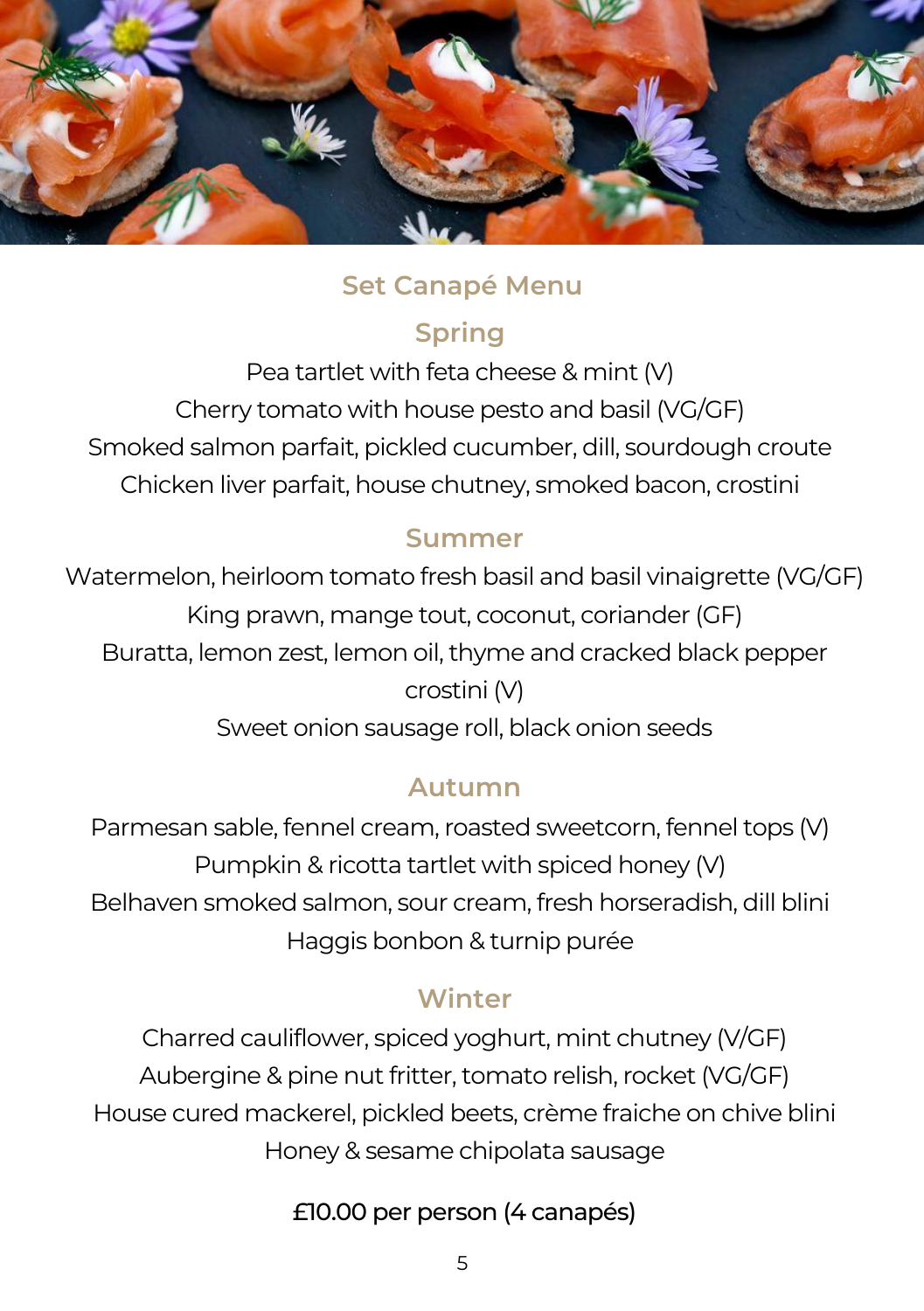

### **A La Carte Canapé Options**

Please make a selection of 4 or more individual canapés

#### **Coast**

Lindisfarne rock oyster – au naturel (GF) | £3 Queen scallop, bacon, rosemary & lemon (GF) | £3 King prawn, mange tout, coconut, coriander (GF) | £2.50 Crab cakes, roasted pepper, chive aioli (GF) | £3

#### **Sea**

Smoked haddock and chive tart | £3 Sea bass & mango ceviche, coriander (GF) | £3 Lemon cured sea trout, grapes, lemon zest (GF) | £3.50 House cured salmon, crème fraiche, pumpernickel | £3

### **Meadow**

Pork belly cubon, apple puree, crackling (GF) | £3 Aged Scotch beef fillet & Béarnaise skewers (GF) | £3 Seared venison, red onion & chilli jam, sourdough | £3 Miniature shepherd's pie with brown sauce | £4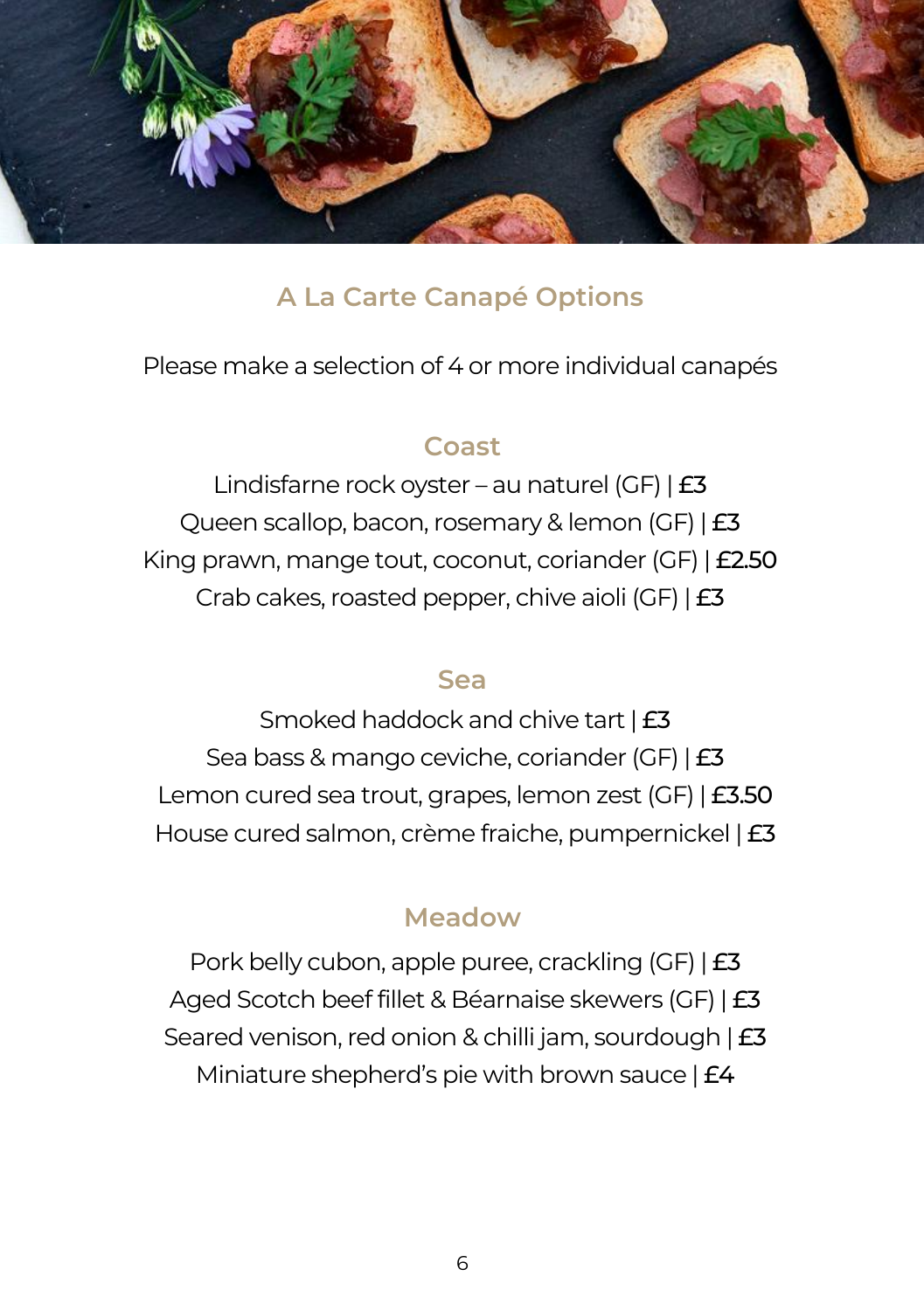

#### **Moorland**

Quails eggs and celery salt (GF) | £2 Chicken and asparagus terrine (GF) | £3 Sherry partridge & wild mushroom crostini | £3 Spiced pheasant, raita, chickpea fritter (GF) | £3

### **Garden**

Spinach & ricotta spanakopita | £3 Iced tomato gazpacho, basil oil, parmesan crisp (GF) | £3 Mushroom tartlet with pickled walnuts | £2.50 Olive tapenade, sun blush tomato, blue cheese (GF) | £2.50 Grilled asparagus spears (GF) | £3 Broad bean & mint bruschettini | £2.50 Confit carrot crostini | £2.50 Celeriac & nutmeg croquette | £2.50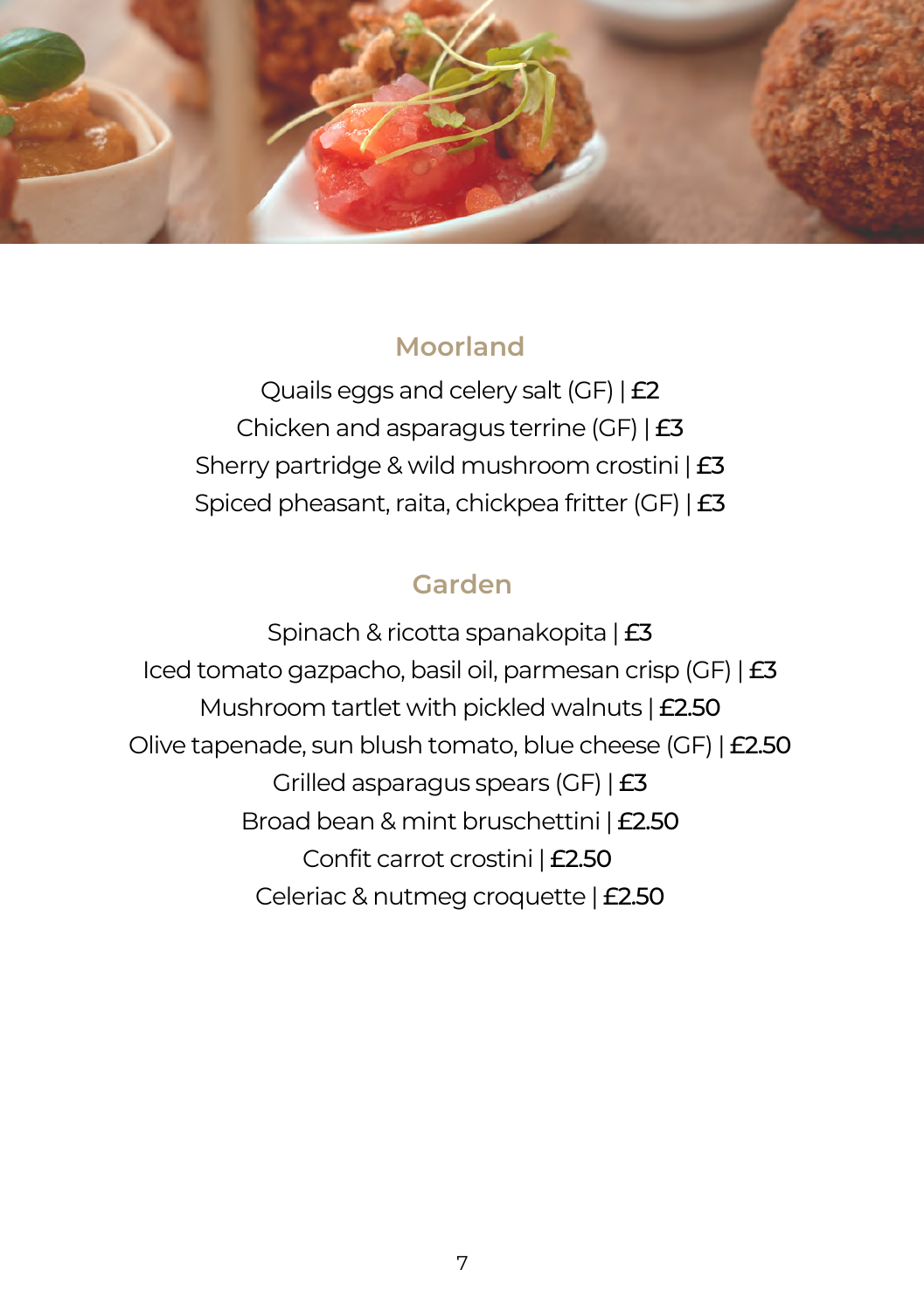

### **Sample Two Course Business Lunch**

### **Main**

Pavé of salmon, new potato & cauliflower salad and chive butter sauce (GF) Shallot tarte tatin with wilted spinach, wild mushrooms and baby leeks

 $(V)$ 

## **Dessert**

Borders raspberry mousse with textures of Borders raspberries Three Hills coffee & tea selection with homemade shortbread

# **Drinks Package**

2 soft drinks during lunch (elderflower fizz or orange juice) Jugs of iced table water

or

1 glass of house red or white wine during lunch Jugs of iced table water

or

2 glasses of house red or white wine during lunch Jugs of iced table water

# Drinks | £4.50 per person Menu |From £35.00 per person

Prices include food, service, white linen tablecloths & napkins, cutlery, crockery, glassware and VAT at the current rate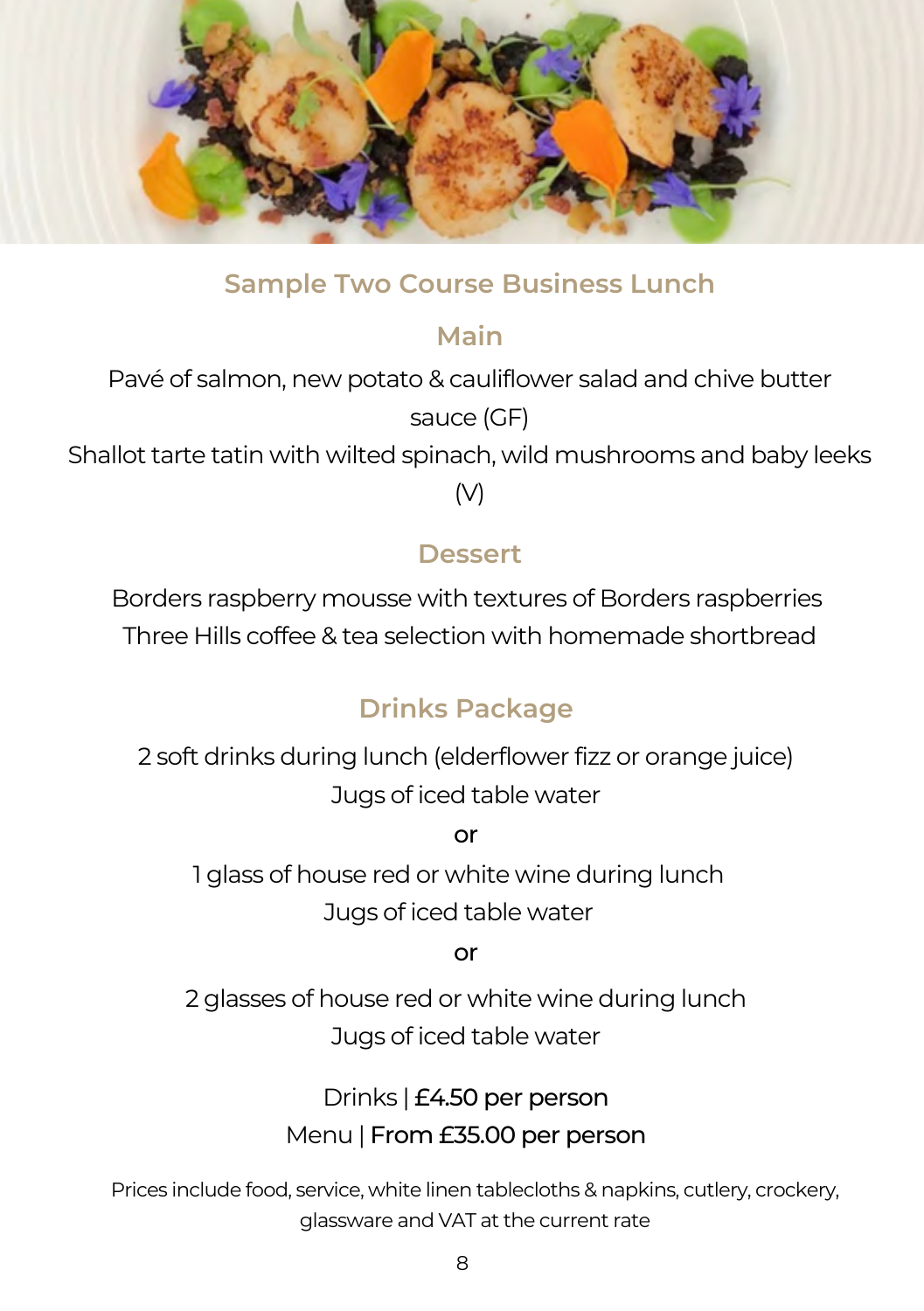

## **Taste of the Borderlands Gala Dinner Menu**

### Chef's selection of 2 canapés

### **Starter**

Smoked salmon terrine, smoked salmon parfait, cucumber dill and smoked salmon salad, pickled shallots

## **Main**

Sirloin of aged Border beef, pomme anna, mushroom puree, carrots, celeriac, and trompette mushrooms

## **Dessert**

Vanilla panna cotta with textures of strawberry Three Hills coffee & tea selection with homemade with Scottish tablet

# **Drinks Package**

2 glasses of Prosecco or Elderflower Spritz during drinks reception ½ bottle of House red or white wine during dinner Jugs of Iced table water

# Drinks | £18 per person Menu | From £65.00 per person

Minimum of 80 quests Smaller numbers incur a supplement of £3.50 per person

Prices include food, service, white linen tablecloths & napkins, cutlery, crockery, glassware and VAT at the current rate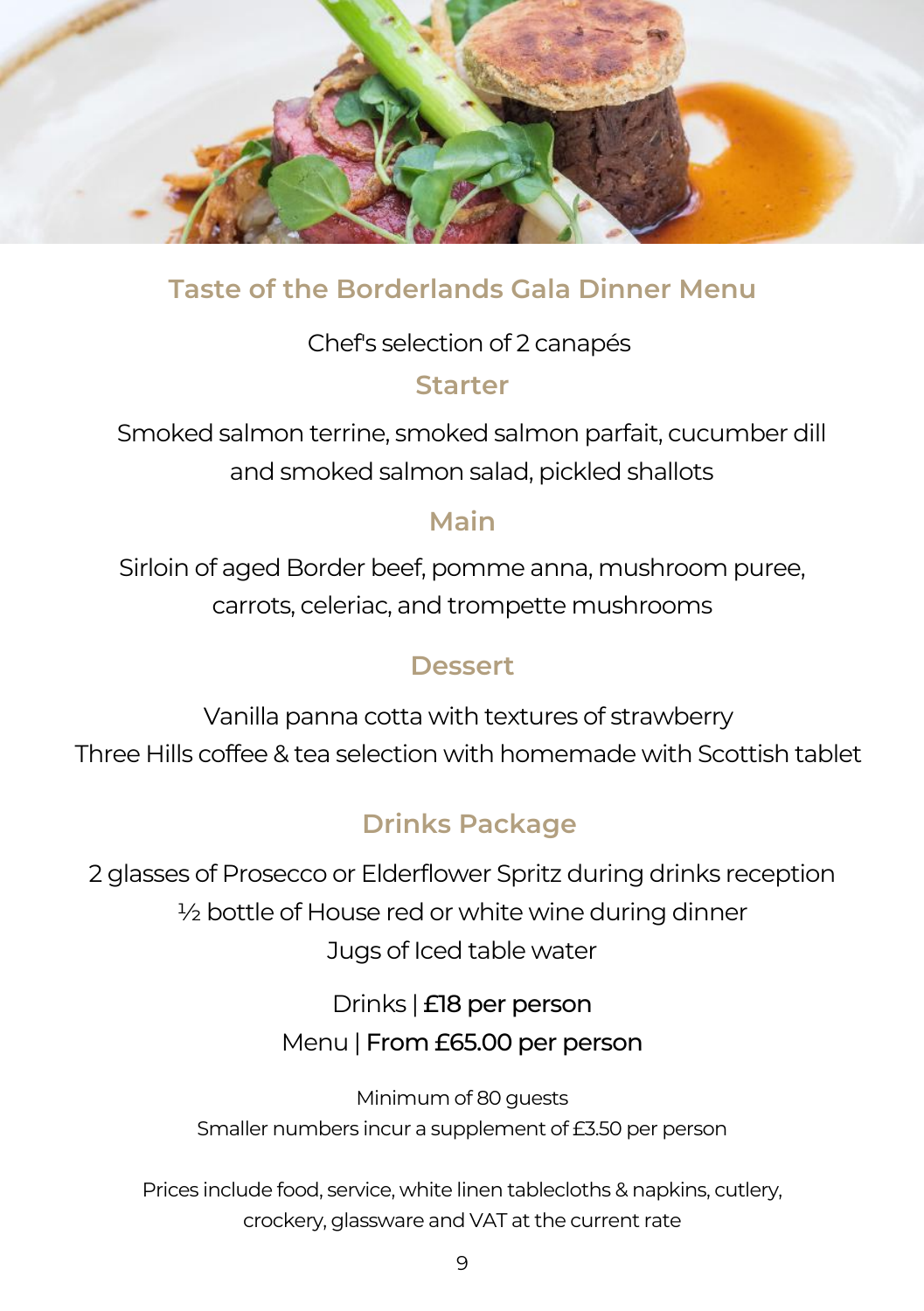

## **Naturally Scottish Vegan Gala Dinner Menu**

### Chef's selection of 2 canapés

### **Starter**

Carpaccio of cured beetroot, bitter garden leaves, reduced Scottish sloe berry dressing Flexitarian supplement – add goat's cheese |£2.50

### **Main**

Slow cooked & seared celeriac steak, wild mushrooms, green bean & hazelnut fricassee Flexitarian supplement – add North Sea cod fillet | £7.50

### **Dessert**

'Cranachan' – oat milk panna cotta, fresh raspberry compote, toasted pin head oats Three Hills coffee and tea selection with shortbread

> Vegan menu | from £55.00 per person Flexitarian menu | from £65.00 per person

Minimum of 80 quests Smaller numbers incur a supplement of £3.50 per person

Prices include food, service, white linen tablecloths & napkins, cutlery, crockery, glassware and VAT at the current rate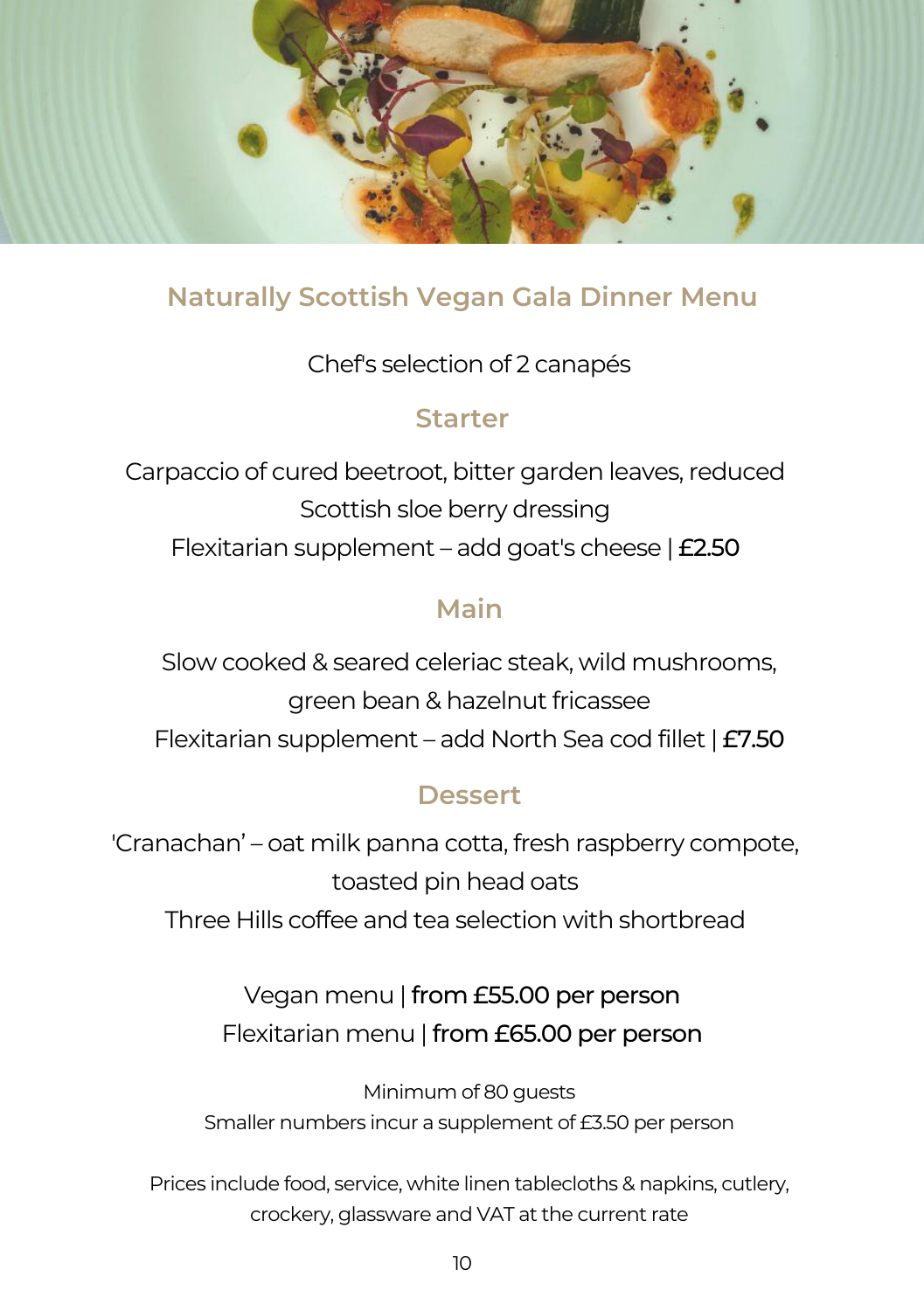

## **Venue Décor and Furniture**

Give your event the wow factor by creating an elegant cutlery and crockery set to compliment your menu. Pair this with charger plates and our extensive range of linens to create something truly unique.

For inspiration, check out our partner supplier's look book.

## **Prestige Cutlery & Crockery Options**

Porcelain fine dining crockery with bronze or gold cutlery | £7.50\* Porcelain fine dining crockery with silver cutlery | £5.50\* Glass Charger Plates | £4.50\*

## **Linen Hire Only**

Floor length tablecloths with matching napkins |  $E6*$ 

## **Other Hire Options**

Style Bar units | £400 Ghost Chiavari spoon back chairs | £4.50 each Event styling packages | from £500 Starlight LED sound reactive dancefloor | from £1000

\*Approximate price per person, including delivery and collection